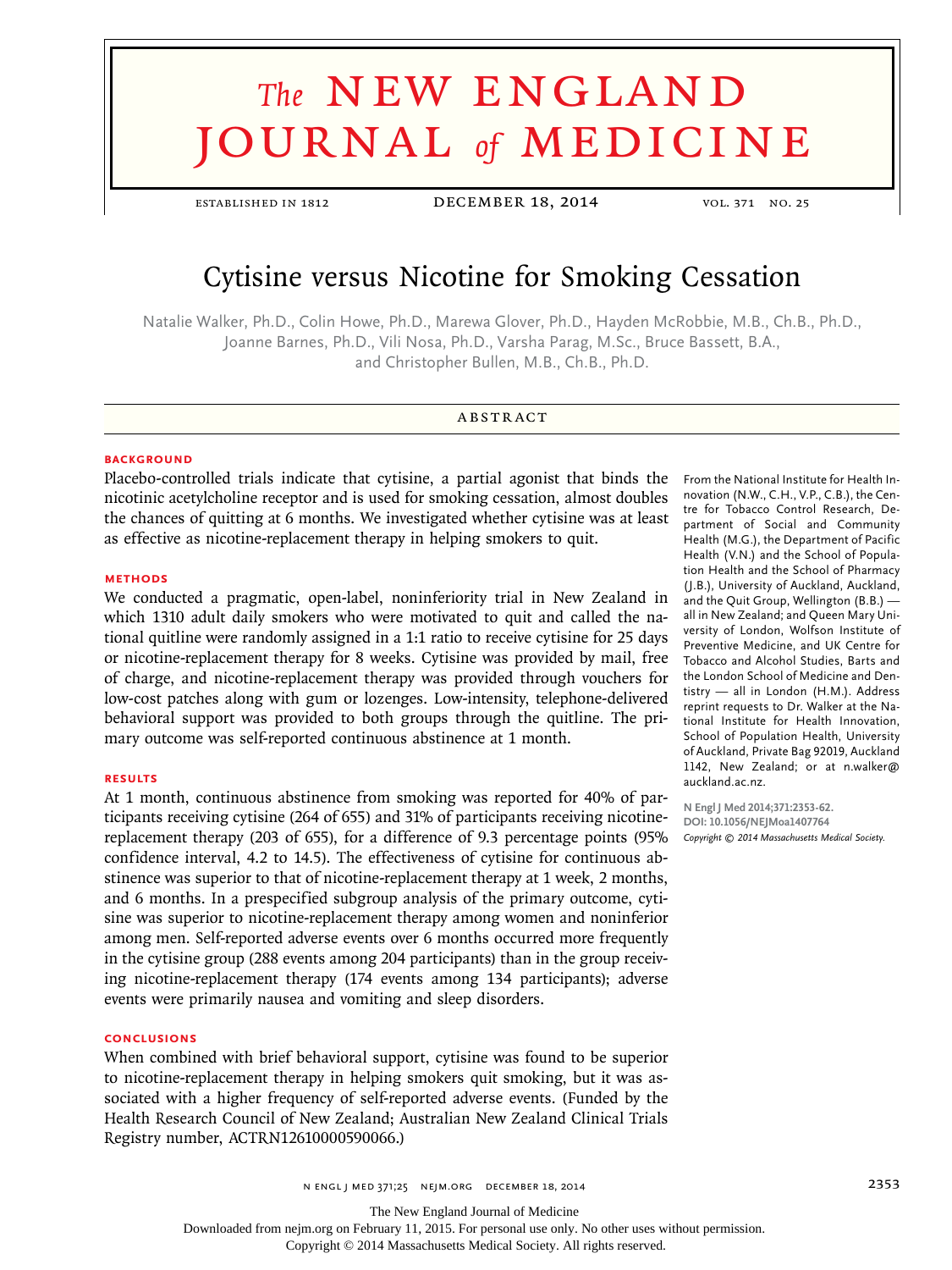**CYTISINE IS A PLANT-BASED ALKALOID**<br>found in members of the Leguminosae<br>family.<sup>1,2</sup> Like varenicline, cytisine is a par-<br>tial agonist of nicotinic acetylcholine receptors found in members of the Leguminosae family.1,2 Like varenicline, cytisine is a partial agonist of nicotinic acetylcholine receptors (nAChRs), with an affinity for the  $\alpha$ 4 $\beta$ 2 receptor subtype,<sup>3</sup> and a half-life of 4.8 hours.<sup>4</sup> Cytisine is a generic agent currently manufactured by Sopharma as Tabex and by Aflofarm Pharma as Desmoxan. It has been available both with and without prescription for smoking cessation since the 1960s, largely in Eastern Europe.<sup>5</sup> Four systematic reviews report cytisine to be superior to placebo for short-term and long-term abstinence.<sup>6-9</sup> When taken at the recommended dosage (1.5 to 9 mg per day for 25 days), cytisine is associated with no significant increase in adverse events as compared with placebo (20.5% vs. 19.6%), although gastrointestinal symptoms are more common (11.9% vs. 7.2%).<sup>7</sup>

*A Quick Take animation is available at NEJM.org*

оr

Cytisine remains relatively unknown outside Eastern Europe despite calls for licensing worldwide<sup>10-12</sup> because of its proven benefits, low cost as compared with other cessation medications (cytisine, \$20 to \$30 for 25 days; nicotine-replacement therapy, \$112 to \$685 for 8 to 10 weeks; varenicline,  $$474$  to  $$501$  for 12 weeks),<sup>11</sup> and low cost per quality-adjusted-life-year.<sup>13</sup> Given that no trials have compared cytisine with nicotinereplacement therapy, we designed a noninferiority trial to investigate whether cytisine was at least as effective as nicotine-replacement therapy. We hypothesized that 25 days of cytisine plus low-intensity behavioral support would be at least as effective as 8 weeks of nicotine-replacement therapy plus low-intensity behavioral support for smoking cessation.

#### Methods

# **Study Oversight**

The trial was conducted and monitored in accordance with the Declaration of Helsinki, Good Clinical Practice guidelines, and is reported with fidelity to the protocol and statistical analysis plan included in the protocol, $14$  available with the full text of this article at NEJM.org. The Health Research Council of New Zealand funded the trial, including the reimbursement of Quitline, which was engaged to recruit participants. Cytisine was supplied at no cost by the manufacturer, Sopharma. The research council, Sopharma, and the Extab Corporation had no role in the design of the trial, the collection, analysis, or interpretation of the data, or the writing of the report for publication. The protocol was approved by the New Zealand Multi-Region Ethics Committee and the Standing Committee on Therapeutic Trials. All participants provided oral informed consent. All authors were involved in the design and conduct of the trial and the writing of the manuscript. The first and second authors oversaw the conduct of the study, the seventh author performed all statistical analyses, and the first author supervised the writing of the manuscript.

## **Participants**

This parallel-group, randomized, controlled, noninferiority trial was conducted in New Zealand.<sup>14</sup> The first randomization was conducted on March 29, 2011, and the last follow-up took place on February 4, 2013. Smokers were recruited through the New Zealand national quitline. To be included in the study, participants had to be at least 18 years of age, daily smokers, and motivated to quit. Potential participants were excluded if they were pregnant or breast-feeding, were taking smokingcessation medication, were enrolled in another cessation program or study, had self-reported pheochromocytoma, had a systolic blood pressure above 150 mm Hg, a diastolic blood pressure above 100 mm Hg, or both, had schizophrenia, or had had a self-reported cardiovascular event in the 2 weeks before study enrollment.

#### **Randomization**

Eligible participants who had called the quitline were randomly allocated, by computer, to nicotine-replacement therapy or cytisine in a 1:1 ratio. Randomization was stratified with the use of minimization according to sex, ethnicity (Maori, Pacific Islander, or non-Maori and non–Pacific Islander), and cigarette dependence, which was determined by means of the Fagerström Test of Cigarette Dependence, in which smokers were assigned to one of two groups: those with scores of 5 or lower, indicating lower dependence, and those with scores greater than 5, indicating greater dependence.15,16 Participants and researchers collecting outcome data were aware of treatment allocation.

The New England Journal of Medicine

Downloaded from nejm.org on February 11, 2015. For personal use only. No other uses without permission.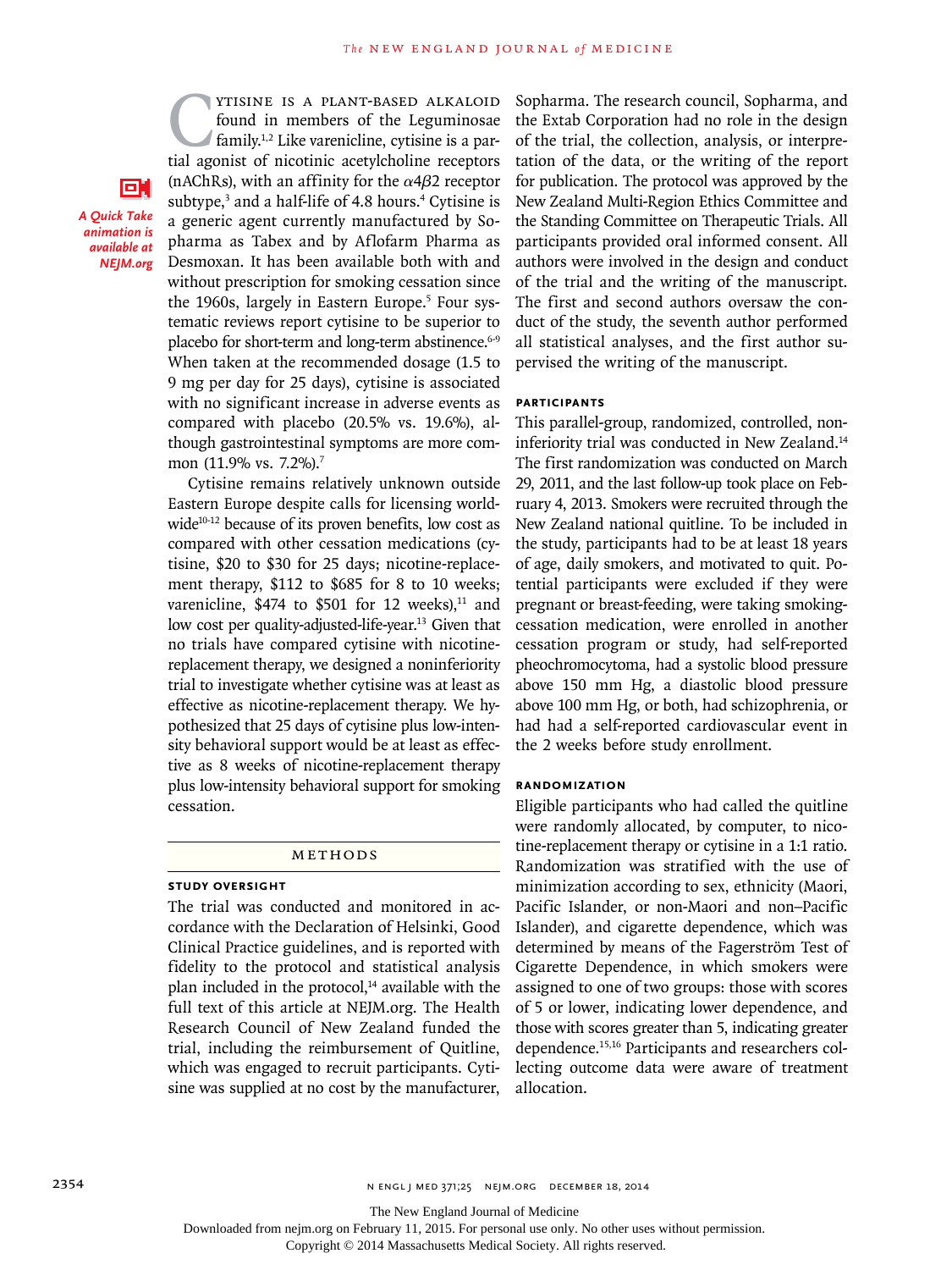# **Procedures**

All participants were offered low-intensity telephone behavioral support (an average of three calls of 10 to 15 minutes each from Quitline advisors over a period of 8 weeks). Participants assigned to nicotine-replacement therapy received vouchers from Quitline that were redeemable from community pharmacies for nicotine patches (in doses of 7 mg, 14 mg, or 21 mg) and for gum (2 mg or 4 mg) or lozenges (1 mg or 2 mg) or both gum and lozenges at a cost of NZ\$3 for an 8-week supply of each item (the equivalent of  $\epsilon$ 2, or approximately \$2.50 in U.S. dollars). The type and strength of nicotine-replacement therapy were determined by Quitline advisors in accordance with national smoking-cessation guidelines $17$  and participant preference. The cytisine group received a 25-day course of tablets by courier and were asked to reduce their smoking at their own pace during the first 4 days of treatment such that they were not smoking at all by the 5th day (i.e., their "quit date"). Participants followed the manufacturer's recommended dosing regimen: days 1 through 3, one tablet every 2 hours through the waking day (up to six tablets per day); days 4 through 12, one tablet every 2.5 hours (up to five tablets per day); days 13 through 16, one tablet every 3 hours (up to four tablets per day); days 17 through 20, one tablet every 4 to 5 hours (three tablets per day); and days 21 through 25, one tablet every 6 hours (two tablets per day). Participants in the cytisine group also received the vouchers for nicotinereplacement therapy sent to participants in the nicotine-replacement therapy group. They were asked to take the cytisine tablets for 25 days. If they had not stopped smoking by that time, or if they required ongoing support to refrain from smoking after that time, they were to redeem the vouchers for nicotine-replacement therapy.

At baseline, data were collected on demographics, smoking history, concomitant medication, motivation to quit smoking (with a score of 1 indicating very low motivation and a score of 5 indicating very high motivation), symptoms of withdrawal and the urge to smoke (both assessed with the Mood and Physical Symptoms Scale, with symptoms rated on a scale of 1 to 5, with 1 indicating none and 5 the most severe, and the urge to smoke scored on a scale of 0 to 10, with higher scores indicating greater strength of the urge to smoke and a greater duration of these urges), $18$  alcohol use (assessed with the Alcohol Use Disorders Identification Test [AUDIT-C], rated on a scale of 0 to 12, with higher scores indicating a greater risk of alcohol dependence), $19$  and satisfaction with smoking (assessed with the modified Cigarette Evaluation Questionnaire, which included 12 subscales; in each subscale, a score of 1 indicated not at all satisfied and a score of 7 indicated extremely satisfied).<sup>20</sup>

The primary outcome was continuous abstinence from smoking (self-reported abstinence since quit day, with an allowance for smoking a total of five cigarettes or less, $21$  including during the previous 7 days) 1 month after quit day. Secondary outcomes assessed at 1 week and at 1, 2 and 6 months after quit day were self-reported treatment compliance (total number of cytisine tablets taken or the type, strength, and amount of nicotine-replacement therapy used); alcohol use<sup>19</sup>; motivation to quit; symptoms of tobacco withdrawal; and the strength of urges to smoke and the duration of these urges $18$ ; 7-day point prevalence for abstinence (no cigarettes, not a single puff, in the previous 7 days)<sup>21</sup>; continuous abstinence; smoking satisfaction $20$ ; concomitant medication; and, if still smoking, date returned to daily smoking and the number of cigarettes smoked per day. Self-reported adverse events were recorded at each follow-up call, coded in accordance with the *International Statistical Classification of Diseases and Related Health Problems,* Tenth Revision, Australian Modification, and classified by a medical practitioner as nonserious or serious (defined as death, lifethreatening, hospitalization, or otherwise medically important) and according to severity (mild — awareness of event but easily tolerated; moderate — discomfort extensive enough to cause some interference with usual activity; or severe — inability to carry out usual activity). All adverse events were reviewed by an independent data safety and monitoring committee. At 1 week and 1 month we also asked participants in the cytisine group whether they would recommend cytisine as a cessation aid.

The New England Journal of Medicine

Downloaded from nejm.org on February 11, 2015. For personal use only. No other uses without permission.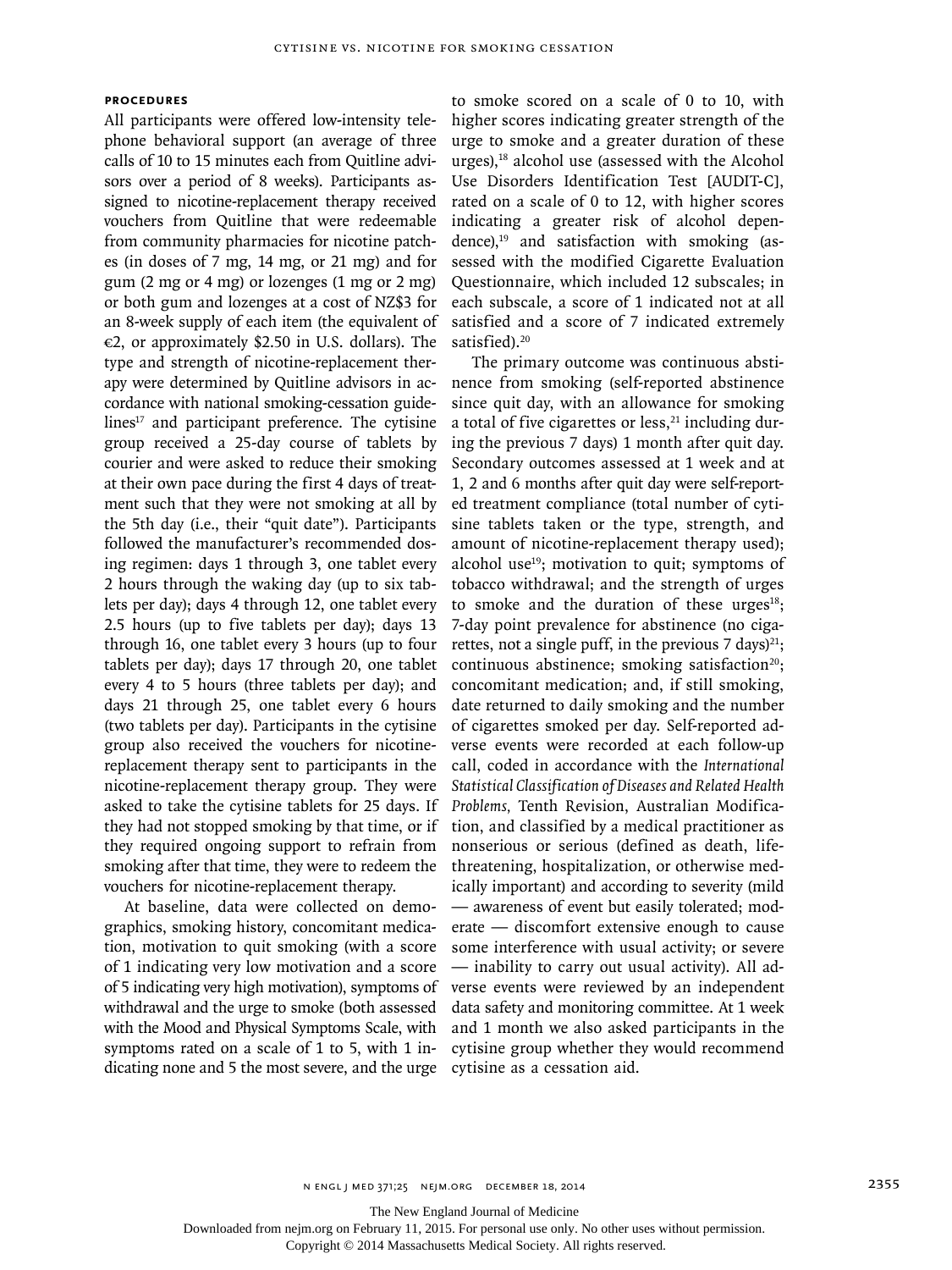

#### **Figure 1. Recruitment and Retention of Participants throughout the Trial.**

At initial assessment, the main reasons for ineligibility were current use of other smoking-cessation products or services (71%), schizophrenia (9%), uncontrolled blood pressure (9%), and pregnancy or breast-feeding (8%). For the 1-month analysis, protocol violations (as defined in the study) included loss to follow-up, death, and study withdrawal. NRT denotes nicotine-replacement therapy.

# **Statistical Analysis**

For our sample of 1310 people (655 per group), we assumed a loss of 20% to follow-up and a power of 90% at the one-sided significance level of 0.025 (the equivalent of a two-sided significance level of 0.05) to detect a 5% difference in 1-month quit rates between groups. The 1-month quit rate in the cytisine group was assumed to be 55%, midway between the estimate of 60% for varenicline<sup>8</sup> and 50% for nicotine-replacement therapy.<sup>22</sup> A noninferiority margin of difference between the group proportions was set at 5%.

Analyses were performed with SAS Software, version 9.3 (SAS Institute), and were guided by a prespecified plan. Noninferiority for the primary outcome was evaluated by observing whether the lower bound of the two-sided 95% confidence intervals for the risk difference in quit rates between the groups was above the noninferiority limit of −5. The primary analyses were carried out on an intention-to-treat basis (participants for whom outcomes were missing were assumed to be smoking). In the case that noninferiority was evident, assessment as to whether cytisine had effectiveness superior to that of nicotinereplacement therapy was carried out according to the same approach but was compared with a zero difference. Per-protocol analyses excluded participants who had missing data at 1 month or who had major protocol violations (e.g., death, pregnancy, withdrawal from the study, loss to follow-up, or noncompliance). Compliance in the cytisine group was defined as having taken 80% or more of the required number of tablets within 1 month after the quit date (i.e., 80 tablets or more). Compliance in the nicotine-replacement therapy group was defined as having used nicotine-replacement therapy at both 1 week and 1 month after the quit date. Participants with missing data were assumed to be noncompliant with the study regimen. Complete case analysis was also undertaken, and quit rates, relative risk, risk difference, and the number needed to treat were calculated. Treatment groups were compared with the use of chi-square tests and unadjusted and adjusted logistic regression modeling (adjusting for minimization factors and education).

In prespecified subgroup analyses, the consistency of effects was assessed with tests for heterogeneity for the primary outcome according to

Downloaded from nejm.org on February 11, 2015. For personal use only. No other uses without permission.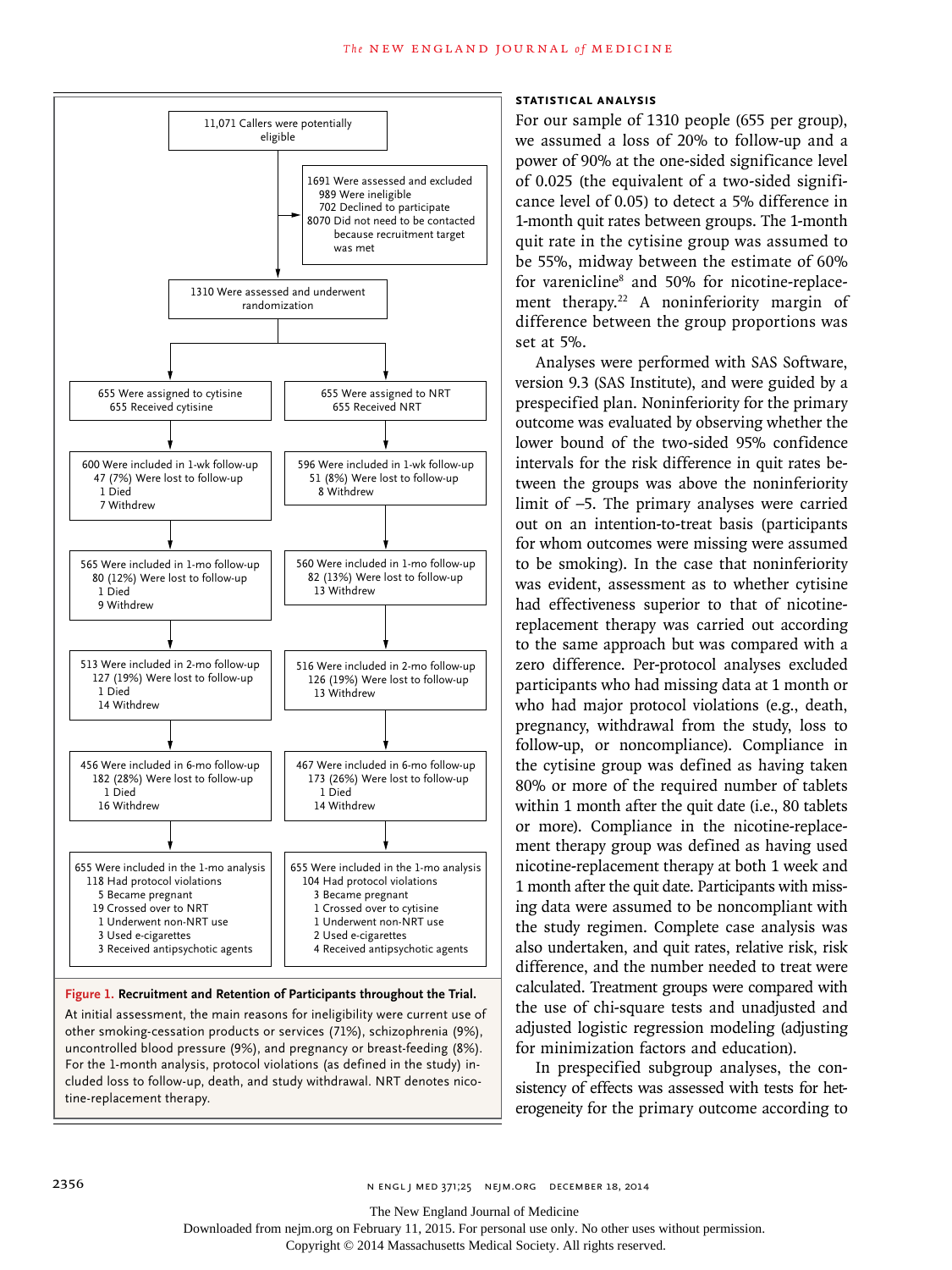ethnicity (Maori vs. non-Maori), age (<40 years of age vs. ≥40 years of age), sex, and level of education (<12 years of schooling or no qualification vs. ≥12 years of schooling), type of cigarettes smoked (factory-made only, roll-your-own only, or factory-made and roll-your-own), and baseline AUDIT-C score (high vs. low). Post hoc subgroup analyses for the primary outcome were undertaken according to baseline level of cigarette dependence and use of nicotine-replacement therapy in the preceding 12 months. The change from baseline in symptoms of tobacco withdrawal (for abstainers), AUDIT-C score, and number of cigarettes smoked per day over time was assessed by means of repeated-measures mixed models adjusted for baseline value. Kaplan–Meier curves, the log rank test, and Cox proportional hazards regression analysis were used to measure time to first lapse from quit date (return to daily smoking).

# Results

# **Outcomes**

Among 3001 people assessed, 1310 were eligible for study participation and underwent randomization, 655 in each group (Fig. 1). Loss to follow-up at 1 month was 12% in both groups (Fig. 1). Baseline characteristics were evenly balanced between the treatment groups (Table 1; and Table S1 in the Supplementary Appendix, available at NEJM.org).

Cytisine was not only noninferior to nicotinereplacement therapy but had superior effectiveness: 1-month continuous abstinence rates were significantly higher in the cytisine group (40%, 264 of 655) than in the nicotine-replacement therapy group (31%, 203 of 655) (risk difference, 9.3 percentage points; 95% confidence interval [CI], 4.2 to 14.5; number needed to treat, 11) (Table 2). Complete case and per-protocol analyses revealed similar findings (Table 2). Adjusted logistic-regression analysis produced an odds ratio of 1.5 for abstinence with cytisine (95% CI, 1.2 to 1.9; P=0.003). Prespecified analyses conducted according to sex showed a significantly higher 1-month continuous abstinence rate with cytisine in women and showed no significant difference (noninferiority) in men  $(P=0.011$  for heterogeneity), with no significant differences

#### **Table 1. Baseline Characteristics of the Participants.\***

| Characteristics                             | Cytisine<br>$(N = 655)$ | <b>NRT</b><br>$(N = 655)$ |
|---------------------------------------------|-------------------------|---------------------------|
| Female sex - no. $(%)$                      | 372 (57)                | 372 (57)                  |
| $Age - yr$                                  | $37.8 + 11.8$           | 38.4 (11.9)               |
| Ethnic group – no. $(\%)\uparrow$           |                         |                           |
| New Zealand Maori                           | 215 (33)                | 213 (33)                  |
| Non-Maori                                   | 440 (67)                | 442 (67)                  |
| Less than 12 years of schooling $-$ no. (%) | 344 (53)                | 329 (50)                  |
| Cigarettes smoked per day:                  | $19.3 \pm 11.9$         | 19.0 (10.0)               |
| Cigarette dependence                        | $5.4 + 2.1$             | 5.3(2.3)                  |

\* Plus–minus values are means ±SD. No significant differences were observed between groups in baseline characteristics. NRT denotes nicotine-replacement therapy.

† Ethnic group was self-reported. Maori are indigenous New Zealanders; all others are non-Maori.

‡ The number of cigarettes smoked per day includes hand-rolled cigarettes. § Cigarette dependence was measured with the Fagerström Test of Cigarette

Dependence. On a scale of 1 to 10, a score above 5 indicates high cigarette dependence and a score of 5 or below indicates low cigarette dependence.

noted for other subgroups (Fig. S1 in the Supplementary Appendix). The secondary cessation outcomes at 1 week and at 1, 2, and 6 months were consistent with the primary outcome, with the exception of 6-month, 7-day point-prevalence abstinence rates (which were not statistically significant) (Table 2).

At 1 week, 66% (392 of 596) of participants in the nicotine-replacement therapy group were using nicotine-replacement therapy obtained through the voucher system as compared with 4% (26 of 600) in the cytisine group. In the cytisine group, at 1 week after the quit date, 63 tablets should have been taken, but participants reported taking a mean (±SD) of 49±24 tablets. At 1 month after the quit date, all 100 tablets should have been taken, but participants reported taking a mean of 72±34 tablets. Overall, 53% (344 of 655) of participants were in compliance with the guidelines for cytisine treatment (i.e., they had taken 80 or more tablets), whereas 67% (437 of 655) in the nicotine-replacement therapy group were in compliance with treatment guidelines (i.e., they had used nicotine-replacement therapy at both 1 week and 1 month). At 1 month after the quit date, 22% of participants in the cytisine group and 55% of those in the nicotine-replacement

The New England Journal of Medicine

Downloaded from nejm.org on February 11, 2015. For personal use only. No other uses without permission.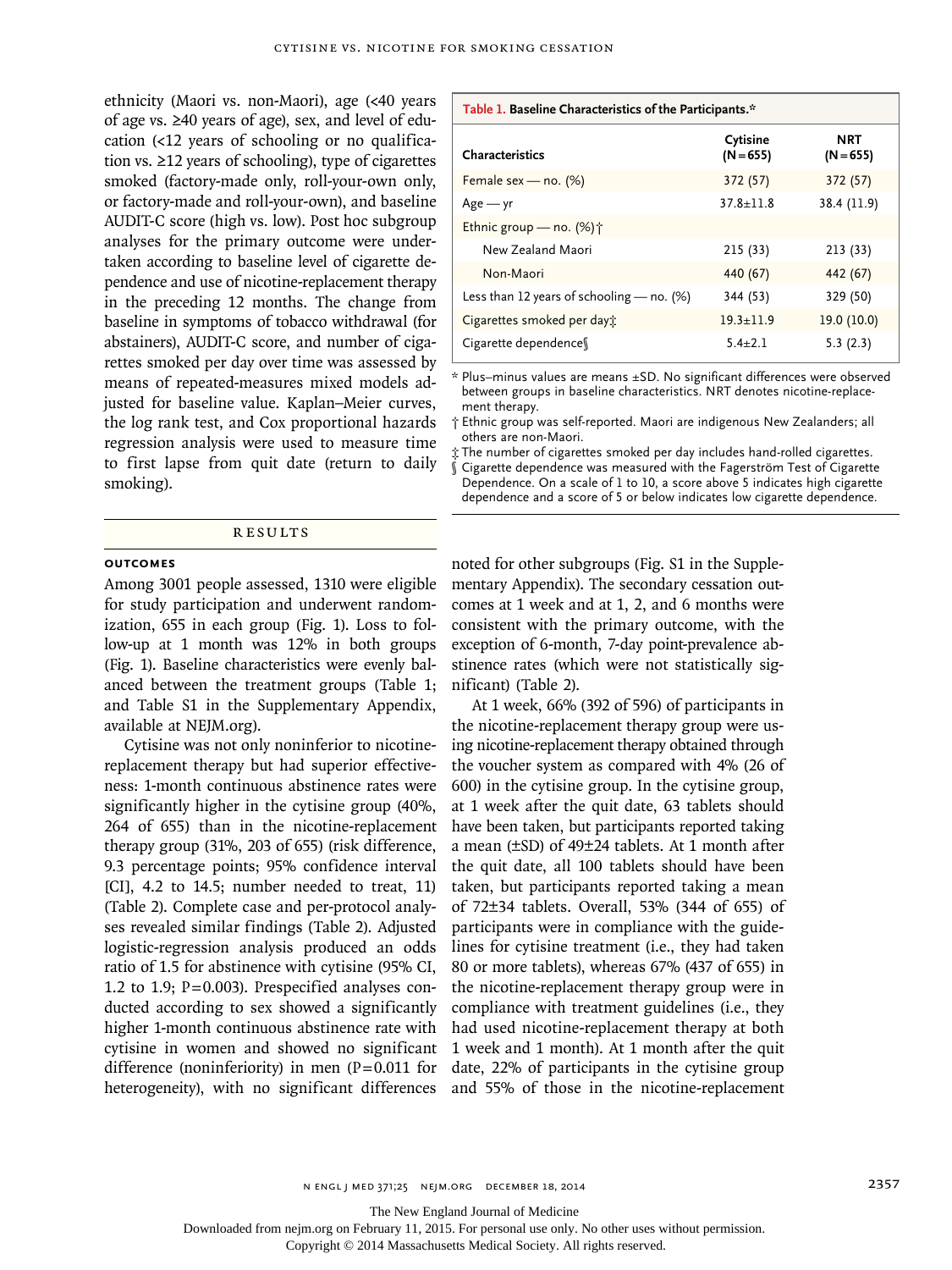**Table 2. Continuous Abstinence and 7-Day Point-Prevalence Abstinence According to Treatment Group, According to the Intention-to-Treat Analysis.**

| Abstinence                                                      | Cytisine<br>$(N=655)$ | <b>NRT</b><br>$(N=655)$ | <b>Relative Risk</b><br>(95% CI) | <b>Risk Difference</b><br>(95% CI) | P Value |  |  |
|-----------------------------------------------------------------|-----------------------|-------------------------|----------------------------------|------------------------------------|---------|--|--|
| no./total no. (%)                                               |                       |                         |                                  |                                    |         |  |  |
| <b>Continuous</b>                                               |                       |                         |                                  |                                    |         |  |  |
| Quit rate*                                                      |                       |                         |                                  |                                    |         |  |  |
| 1 Wk                                                            | 394 (60)              | 303 (46)                | 1.3 $(1.2 \text{ to } 1.4)$      | 13.9 (8.5 to 19.2)                 | < 0.001 |  |  |
| $1$ Mo                                                          | 264 (40)              | 203 (31)                | 1.3 $(1.1 to 1.5)$               | 9.3 (4.2 to 14.5)                  | < 0.001 |  |  |
| 2 Mo                                                            | 202(31)               | 143(22)                 | 1.4 $(1.2 \text{ to } 1.7)$      | 9.0 (4.3 to 13.8)                  | < 0.001 |  |  |
| 6 Mo                                                            | 143 (22)              | 100(15)                 | 1.4 $(1.1 to 1.8)$               | 6.6 (2.4 to 10.8)                  | 0.002   |  |  |
| Sensitivity analyses for 1-mo quit data                         |                       |                         |                                  |                                    |         |  |  |
| Complete cases only†                                            | 264/565 (47)          | 203/560 (36)            | 1.3 $(1.1 to 1.5)$               | 10.5 (4.8 to 16.2)                 | < 0.001 |  |  |
| Per protocol                                                    |                       |                         |                                  |                                    |         |  |  |
| Population with protocol violations<br>excluding noncompliance: | 252/537               | 199/551                 | 1.3 $(1.1 to 1.5)$               | 10.8 (5.0 to 16.6)                 | < 0.001 |  |  |
| Population with protocol violations<br>including noncompliance  | 189/330               | 167/407                 | 1.4 $(1.2 \text{ to } 1.6)$      | 16.2 (9.1 to 23.4)                 | < 0.001 |  |  |
| 7-Day point prevalence                                          |                       |                         |                                  |                                    |         |  |  |
| Quit rate*                                                      |                       |                         |                                  |                                    |         |  |  |
| 1 Wk                                                            | 266(41)               | 199 (30)                | 1.3 $(1.2 \text{ to } 1.6)$      | 10.2 (5.1 to 15.4)                 | < 0.001 |  |  |
| 1 Mo                                                            | 273(42)               | 215(33)                 | 1.3 $(1.1 to 1.5)$               | 8.9 (3.7 to 14.1)                  | < 0.001 |  |  |
| 2 Mo                                                            | 246 (38)              | 206 (32)                | 1.2 $(1.0 to 1.4)$               | 6.1 (1.0 to 11.3)                  | 0.020   |  |  |
| 6 Mo                                                            | 206(31)               | 196 (30)                | 1.1 $(0.9 \text{ to } 1.2)$      | 1.5 $(-3.5 \text{ to } 6.5)$       | 0.549   |  |  |

\* Data for the quit rate are based on the assumption that all participants for whom data on smoking status were missing were smoking.

† Complete cases refers to participants for whom data on smoking status were complete at 1 month.

‡ This population excluded participants with missing data at 1 month and protocol violations, which were defined as death, pregnancy, withdrawal, loss to follow-up, use of non-NRT cessation products, use of antipsychotic medication, and crossovers.

§ This population excluded the same participants as described directly above, but protocol violations also included noncompliance with treatment.

¶ Point-prevalence abstinence at 1 week is lower than continuous abstinence at 1 week because the definition of continuous abstinence allows for a slip of up to five cigarettes, whereas the general definition used for point-prevalence abstinence does not.

> therapy group continued their allocated treatment. In the cytisine group, there were 19 participants who used cytisine and nicotine-replacement therapy concomitantly.

# **Adverse Events**

Self-reported adverse events occurred more frequently in the cytisine group (288 events reported by 204 participants) than in the nicotine-replacement-therapy group (174 events reported by 134 participants), with an incidence rate ratio of 1.7 (95% CI, 1.4 to 2.0; P<0.001) (Table 3). Similar findings were observed for participants who were compliant with treatment (161 events reported by 107 participants in the cytisine group vs. 113

events reported by 88 participants in the nicotine-replacement-therapy group; incidence rate ratio, 1.4; 95% CI, 1.1 to 1.8; P=0.003) (Table 3). In the cytisine group, 67% of adverse events were reported between randomization and 1 month after the quit date, as compared with 49% in the nicotine-replacement-therapy group. The majority of adverse events were nonserious and were mild to moderate in severity (Table 3). The most frequent adverse events in the cytisine group were nausea and vomiting and sleep disorders (Table 3, and Table S4 in the Supplementary Appendix). Serious adverse events are listed in Table S5 in the Supplementary Appendix. Among participants in the cytisine group who reported an ad-

The New England Journal of Medicine

Downloaded from nejm.org on February 11, 2015. For personal use only. No other uses without permission.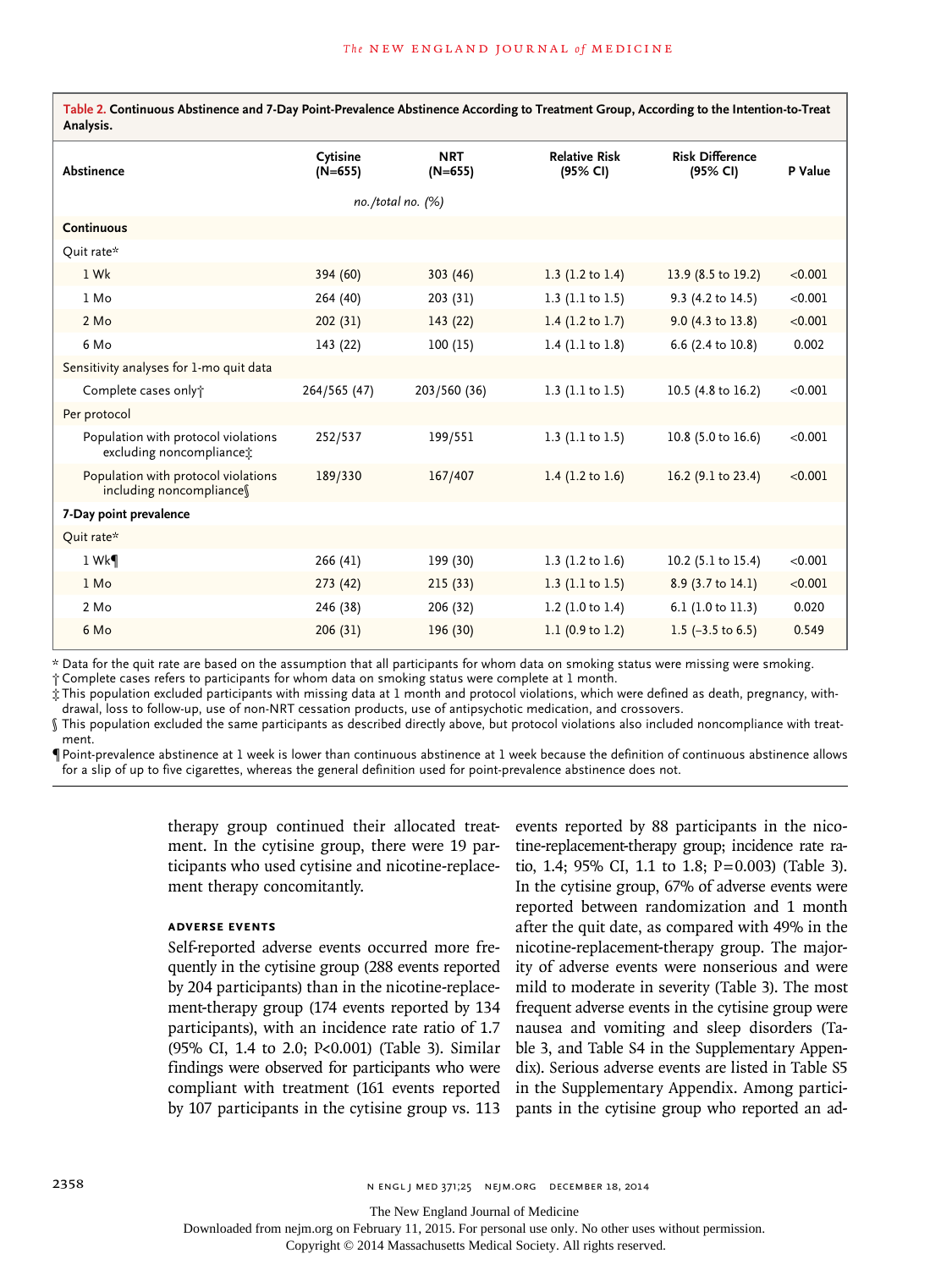verse event, 89% at 1 week (2 missing) and 82% at 1 month after the quit date (13 missing) said they would recommend cytisine to someone who wanted to stop smoking.

Overall, 21% of participants in the cytisine group and 34% of those in the nicotine-replacement-therapy group did not quit on the quit day. The median time to relapse (resumption of smoking) after the quit day was significantly longer in the cytisine group than in the nicotine-replacement therapy group: 53 days (95% CI, 36 to 100) versus 11 days (95% CI, 6 to 22) (P<0.001 for log-rank test; hazard ratio, 0.8 [95% CI, 0.7 to 0.9,  $P=0.001$ ]); 348 participants in the cytisine group relapsed within 6 months versus 389 participants in the nicotine-replacement therapy group (Fig. 2). A greater difference was observed for those who were compliant with treatment (Fig. 2). Other outcome data are presented in the Supplementary Appendix.

# Discussion

Cytisine was superior to nicotine-replacement therapy for smoking cessation among dependent smokers motivated to quit. Self-reported adverse events over 6 months were almost twice as common in the cytisine group than in the nicotinereplacement-therapy group. Types of adverse events in the cytisine group were similar to those seen in previous placebo-controlled trials of cytisine.<sup>6-9</sup> Our trial was neither large enough nor long enough to assess the occurrence of uncommon adverse events or those with a long time to onset. Compliance with allocated treatment was modest. Time to relapse was delayed in the cytisine group. During treatment, participants in the cytisine group reported fewer symptoms of tobacco withdrawal, found smoking less rewarding, and reduced the number of cigarettes smoked per day. The higher quit rate observed in women taking cytisine has not been previously reported in studies of nAChR partial agonists. This finding could be the result of chance (since data were not adjusted for multiplicity) but warrants further investigation, since several reviews of nicotine-replacement therapy have reported lower quit rates in women than in men, $23,24$  possibly as a result of biologic and psychosocial differences.

We chose a noninferiority design on the basis

**Table 3. Summary of All-Cause Adverse Events.**

| Event                                                            | Cytisine<br>$(N=655)$ | NRT<br>$(N=655)$ |
|------------------------------------------------------------------|-----------------------|------------------|
| Participants with any adverse event — no. $(\%)$                 | 204(31)               | 134 (20)         |
| Adverse events - no.                                             |                       |                  |
| Any                                                              | 288                   | 174              |
| In those who complied with treatment*                            | 161                   | 113              |
| In those who did not comply with treatment                       | 127                   | 61               |
| Participants with serious adverse event - no. $(\%)$             | 45 (7)                | 39 (6)           |
| Serious adverse events - no.                                     | 56                    | 45               |
| Deaths                                                           | 1                     | 1                |
| Life-threatening events                                          | $\Omega$              | $1\P$            |
| Hospitalizations                                                 | 18                    | 18               |
| Otherwise medically important events                             | 37                    | 25               |
| Severity of all adverse events - no.                             |                       |                  |
| Mild                                                             | 139                   | 78               |
| Moderate                                                         | 111                   | 77               |
| Severe                                                           | 38                    | 19               |
| Most frequent adverse events (≥5% of all events)<br>$-$ no. $**$ |                       |                  |
| Nausea and vomiting (ICD-10 R11)                                 | 30                    | $\overline{2}$   |
| Sleep disorders (ICD-10 G47.0 and G47.8)                         | 28                    | 2                |

In the cytisine group, compliance was defined as having taken 80% or more of the required number of tablets within 1 month after the quit date (i.e., 80 or more tablets). In the NRT group, compliance was defined as having used NRT at 1 week and 1 month after the quit date. It was assumed that participants with missing data were not compliant.

† A serious event was defined as death, a life-threatening event, an event requiring hospitalization, or otherwise medically important event (i.e., the event does not belong in any of the other categories but may jeopardize the patient and may require medical or surgical intervention to prevent the occurrence of one or more other serious adverse events).

The categories are mutually exclusive.

There were two deaths: one participant in the cytisine group died from alcohol-related asphyxiation during the treatment period, and one in the NRT group died of a heart attack during follow-up.

- This event was development of a brain tumor.
- The severity of events was not medically verified.

\*\* The list of most frequent adverse events excludes signs and symptoms of cold and influenza. Adverse events were categorized in accordance with the *International Statistical Classification of Diseases and Related Health Problems,* Tenth Revision (ICD-10), Australian Modification.

of data available at the time, before publication of the placebo-controlled trial by West et al.<sup>25</sup> Our trial population was similar to that of New Zealand Quitline callers overall<sup>26</sup> (although Asian, Pacific Islander, and male smokers are slightly underrepresented among Quitline users), $26,27$  New Zealand smokers overall, $28,29$  and three previous

The New England Journal of Medicine

Downloaded from nejm.org on February 11, 2015. For personal use only. No other uses without permission.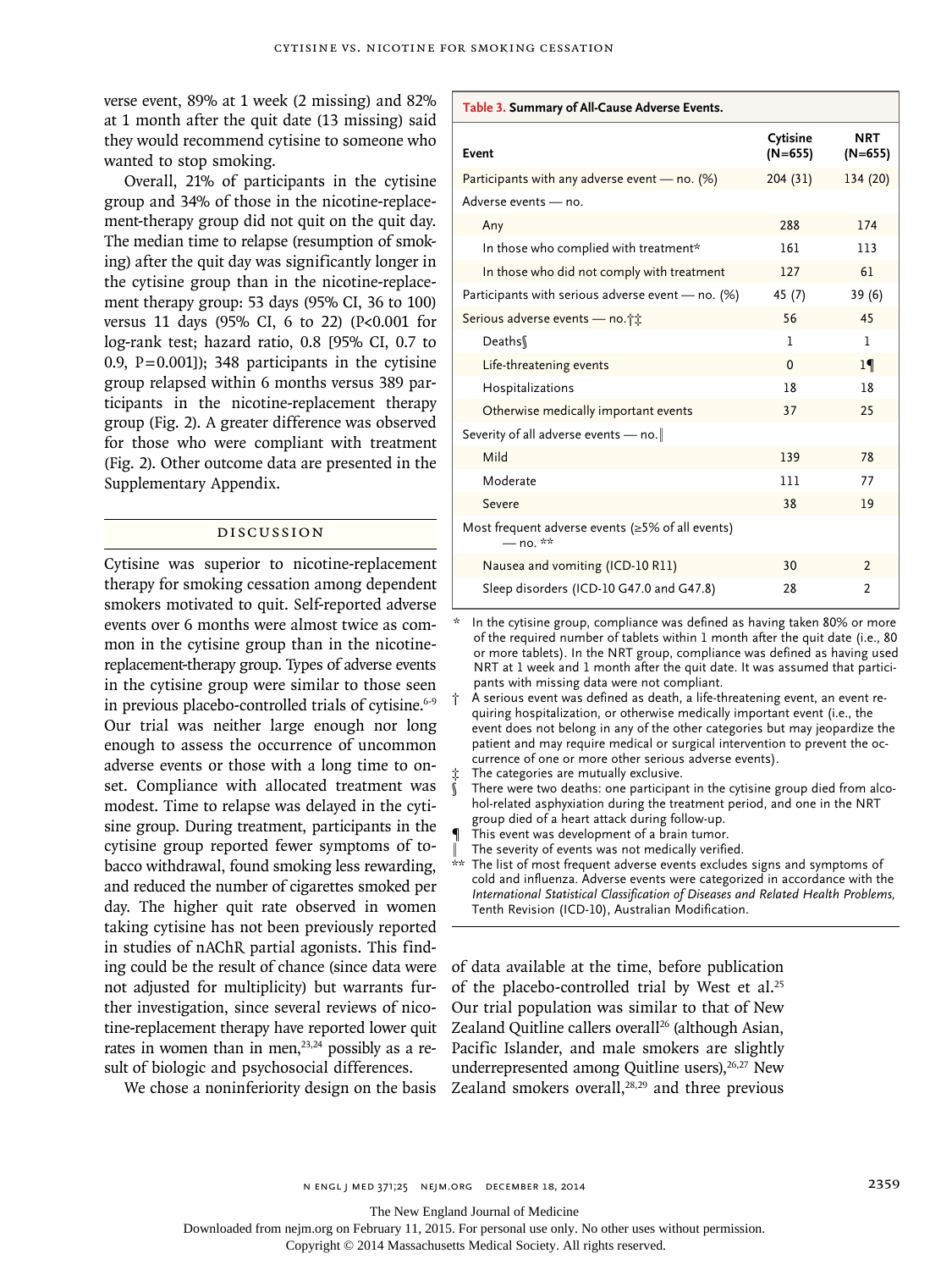

**Figure 2. Kaplan–Meier Curve for Time to First Relapse.**

Twenty-one percent of participants in the cytisine group and 34% of participants in the NRT group did not quit on the quit date (Day 0). Time to relapse was defined as the number of days to return to regular (daily) smoking of cigarettes. In the cytisine group, the median time to relapse was significantly longer among those who complied with treatment (177 participants) than among those who did not (171 participants): 127 days (95% CI, 62 to unable to estimate) versus 20 days (95% CI, 8 to 25); P<0.001 by the log-rank test.

> trial populations recruited through Quitline.30-32 The trial was pragmatic, with broad entry criteria. The criteria for exclusion on the basis of medical conditions reflected the manufacturer's precautions for the use of cytisine and Quitline's policy regarding contraindications for nicotine-replacement therapy. As a precaution, we excluded people who reported that they had schizophrenia, given cytisine's similarity to varenicline (which has a boxed warning related to severe mental health problems). Users of noncigarette tobacco products were not excluded but were probably few in number given that such products are rarely used in New Zealand and that the sale of snus (a moist tobacco powder that is placed under the upper lip) is illegal. We followed the manufacturer's

recommended dosing regimen for cytisine, although we are not aware of any published studies that support the regimen.

Our study had several limitations. First, since researchers were aware of treatment allocation, there may have been a reporting bias in favor of cytisine. Second, although adverse events were medically reviewed, they were self-reported. The higher proportion of adverse events in the cytisine group may be due to reporting bias, since the known side effects of nicotine-replacement therapy could have been regarded as "normal" by participants in the nicotine-replacement therapy group who had previously received such therapy and could therefore have gone unreported. We did not collect long-term safety data; in the placebo-controlled trial by West et al., $25$  adverse events reported during a 12-month follow-up period were predominantly related to gastrointestinal effects. Third, because participants were unlikely to have prior knowledge of cytisine, some of the treatment effect might be explained by its novelty. Fourth, verification of self-reported abstinence was not undertaken owing to both the broad geographic dispersal of the study population and budget constraints. In addition, at 1 month participants in the nicotine-replacement-therapy group would have received positive test results for cotinine, a metabolite of nicotine, even if they were not smoking. Abstinence rates may therefore be overreported or underreported (see the Supplementary Appendix for an estimate of validated abstinence), but there should not be a difference in the nature of reporting between groups. Fifth, smokers who call Quitline may be more motivated to quit than other populations of smokers.33 Sixth, the treatment periods for the two interventions were different; the selection of a 1-month primary outcome should help to ensure comparability. There was also a between-group difference in participants' access to treatments (i.e., cytisine was delivered free, whereas nicotine-replacement therapy was obtained from a pharmacy at a small cost). In a previous trial with 1410 participants in which the same recruitment method was used, participants were randomly assigned either to receive free delivery of nicotine-replacement therapy by courier or to use of the voucher system.<sup>31</sup> No between-group differences in continuous absti-

The New England Journal of Medicine

Downloaded from nejm.org on February 11, 2015. For personal use only. No other uses without permission.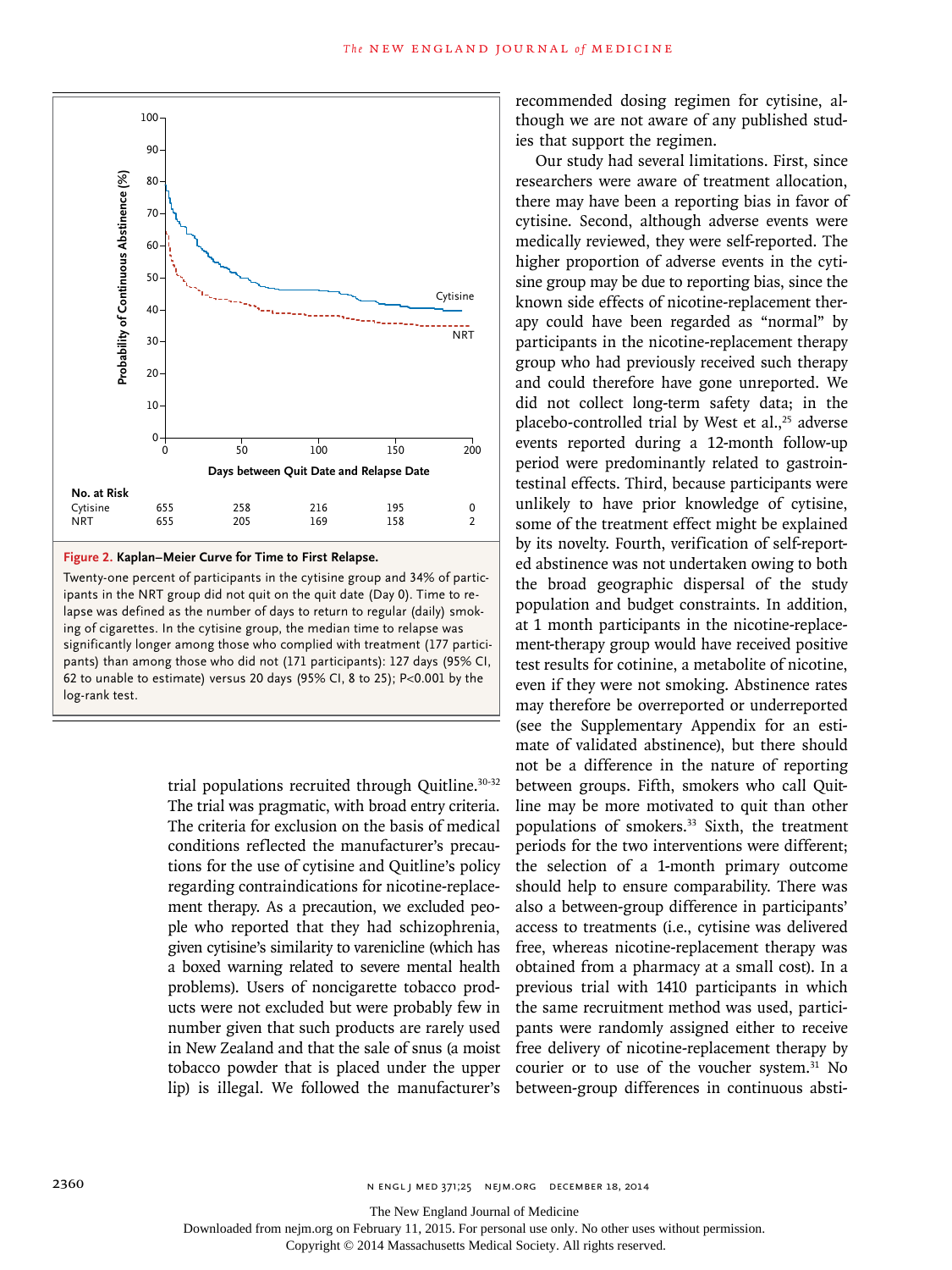nence at 3 weeks, 3 months, or 6 months were observed.

The trial shows that cytisine is an effective smoking-cessation aid for use as a first-line treatment for tobacco dependence. The most common adverse events were nausea and vomiting and sleep disorders. The effect sizes in this trial were similar to those observed in a trial of varenicline versus nicotine-replacement therapy.34 Given the large difference in the market prices of varenicline and cytisine, $11$  a head-to-head, noninferiority trial that includes cost-effectiveness analyses is justified.

Supported by a grant (10/455) from the Health Research Council of New Zealand.

Dr. McRobbie reports receiving lecture fees from Johnson & Johnson and grant support from Pfizer. No other potential conflict of interest relevant to this article was reported.

Disclosure forms provided by the authors are available with the full text of this article at NEJM.org.

We thank the funder, Sopharma, and Extab Corporation, the trial participants, the Quit Group (Rose Silcock, Elspeth Chell, Pauline Walker, Stella McGough, Gillian Lockhart, Lauren Myers, Janneke Van't Klooster, Liz Cameron, Reon Veale, Nick Blair, Sarah Woods, Michele Grigg, and Lynn Szpetnar), study-related staff at the National Institute for Health Innovation (Linda Lay, Jason Harris-Hammond, John Fa'atui, Stephen Boswell, Terry Holloway, Lyn Cummings, Karen Carter, Vanessa Singh, Dr. Jonathan Williman, and Sheila Fisher), and members of the data safety and monitoring committee (Dr. Carlene Lawes, Dr. Janie Sheridan, and Avinesh Patel).

#### **References**

**1.** Webb C. Checklist of dicotyledons naturalised in New Zealand. NZ J Bot 1980;18:463-72 (http://www.tandfonline .com/toc/tnzb20/18/4#.VHzQ6snDXM0)

**2.** Godley E. Introducing Kowhai. Styx report. Christchurch, New Zealand: Landcare Research, 2006.

**3.** Coe JW, Brooks PR, Vetelino MG, et al. Varenicline: an alpha4beta2 nicotinic receptor partial agonist for smoking cessation. J Med Chem 2005;48:3474-7.

**4.** Jeong S-H, Newcombe D, Sheridan J, Tingle M. Pharmacokinetics of cytisine, an α4 β2 nicotinic receptor partial agonist, in healthy smokers following a single dose. Drug Test Anal 2014 September 17 (Epub ahead of print).

**5.** Tutka P, Zatoński W. Cytisine for the treatment of nicotine addiction: from a molecule to therapeutic efficacy. Pharmacol Rep 2006;58:777-98.

**6.** Etter JF. Cytisine for smoking cessation: a literature review and a meta-analysis. Arch Intern Med 2006;166:1553-9.

**7.** Hajek P, McRobbie H, Myers K. Efficacy of cytisine in helping smokers quit: systematic review and meta-analysis. Thorax 2013;68:1037-42.

**8.** Cahill K, Stead LF, Lancaster T. Nicotine receptor partial agonists for smoking cessation. Cochrane Database Syst Rev 2011;2:CD006103.

**9.** McRobbie H, Hajek P, Bullen C, Feigin V. Rapid review of non-NHS treatments for smoking cessation. London: National Institute of Health and Care Excellence, 2006 (http://www.nice.org.uk/guidance/ ph10/resources/evidence-review-nonnhstreatments2).

**10.** Aveyard P, West R. Cytisine and the failure to market and regulate for human health. Thorax 2013;68:989.

**11.** Prochaska JJ, Das S, Benowitz NL. Cytisine, the world's oldest smoking cessation aid. BMJ 2013;347:f5198.

**12.** Stapleton JA. The case for licensing

cytosine now for smoking cessation is overwhelming. BMJ 2013;347:f5736.

**13.** Stapleton JA, West R. A direct method and ICER tables for the estimation of the cost-effectiveness of smoking cessation interventions in general populations: application to a new cytisine trial and other examples. Nicotine Tob Res 2012;14:463- 71.

**14.** Walker N, Howe C, Bullen C, et al. Study protocol for a non-inferiority trial of cytisine versus nicotine replacement therapy in people motivated to stop smoking. BMC Public Health 2011;11:880.

**15.** Heatherton TF, Kozlowski LT, Frecker RC, Fagerström KO. The Fagerström Test for Nicotine Dependence: a revision of the Fagerström Tolerance Questionnaire. Br J Addict 1991;86:1119-27.

**16.** Fagerström K. Determinants of tobacco use and renaming the FTND to the Fagerstrom Test for Cigarette Dependence. Nicotine Tob Res 2012;14:75-8.

**17.** New Zealand smoking cessation guidelines. Wellington, New Zealand: Ministry of Health; 2007.

**18.** West R, Hajek P. Evaluation of the mood and physical symptoms scale (MPSS) to assess cigarette withdrawal. Psychopharmacology (Berl) 2004;177:195-9.

**19.** Bush K, Kivlahan D, McDonell M, Fihn S, Bradley K. The AUDIT alcohol consumption questions (AUDIT-C): an effective brief screening test for problem drinkers. Arch Intern Med 1998;158:1789- 95.

**20.** Cappelleri JC, Bushmakin AG, Baker CL, Merikle E, Olufade AO, Gilbert DG. Confirmatory factor analyses and reliability of the modified cigarette evaluation questionnaire. Addict Behav 2007;32: 912-23.

**21.** West R, Hajek P, Stead L, Stapleton J. Outcome criteria in smoking cessation trials: proposal for a common standard. Addiction 2005;100:299-303.

**22.** Stead L, Perera R, Bullen C, Mant D, Lancaster T. Nicotine replacement therapy for smoking cessation. Cochrane Database of Systematic Reviews. Cochrane Libr 2008;3:CD000146.

**23.** Cepeda-Benito A, Reynoso JT, Erath S. Meta-analysis of the efficacy of nicotine replacement therapy for smoking cessation: differences between men and women. J Consult Clin Psychol 2004;72:712-22. **24.** Perkins KA, Scott J. Sex differences in long-term smoking cessation rates due to nicotine patch. Nicotine Tob Res 2008;10: 1245-50.

**25.** West R, Zatonski W, Cedzynska M, et al. Placebo-controlled trial of cytisine for smoking cessation. N Engl J Med 2011; 365:1193-200.

**26.** Li J, Grigg M. Changes in characteristics of New Zealand Quitline callers between 2001 and 2005. N Z Med J 2007; 120:U2584.

**27.** Bullen C, Howe C, Grigg M, et al. Recruitment into a cessation trial via the New Zealand Quitline: many benefits, few limitations. J Smoking Cessation 2008;3:30-4.

**28.** Li J. How do Quitline callers compare to the New Zealand smoking population? Wellington, New Zealand: The Quit Group, 2007.

**29.** Tobacco use in New Zealand: key findings from the 2009 New Zealand Tobacco Use Survey. Wellington, New Zealand: Ministry of Health, 2010 (http:// www.health.govt.nz/publication/tobaccouse-new-zealand-key-findings-2009-nztobacco-use-survey).

**30.** Bullen C, Howe C, Lin RB, et al. Precessation nicotine replacement therapy: pragmatic randomized trial. Addiction 2010;105:1474-83.

**31.** Walker N, Howe C, Bullen C, et al. Does improved access and greater choice of nicotine replacement therapy affect smoking cessation success? Findings

The New England Journal of Medicine

Downloaded from nejm.org on February 11, 2015. For personal use only. No other uses without permission.